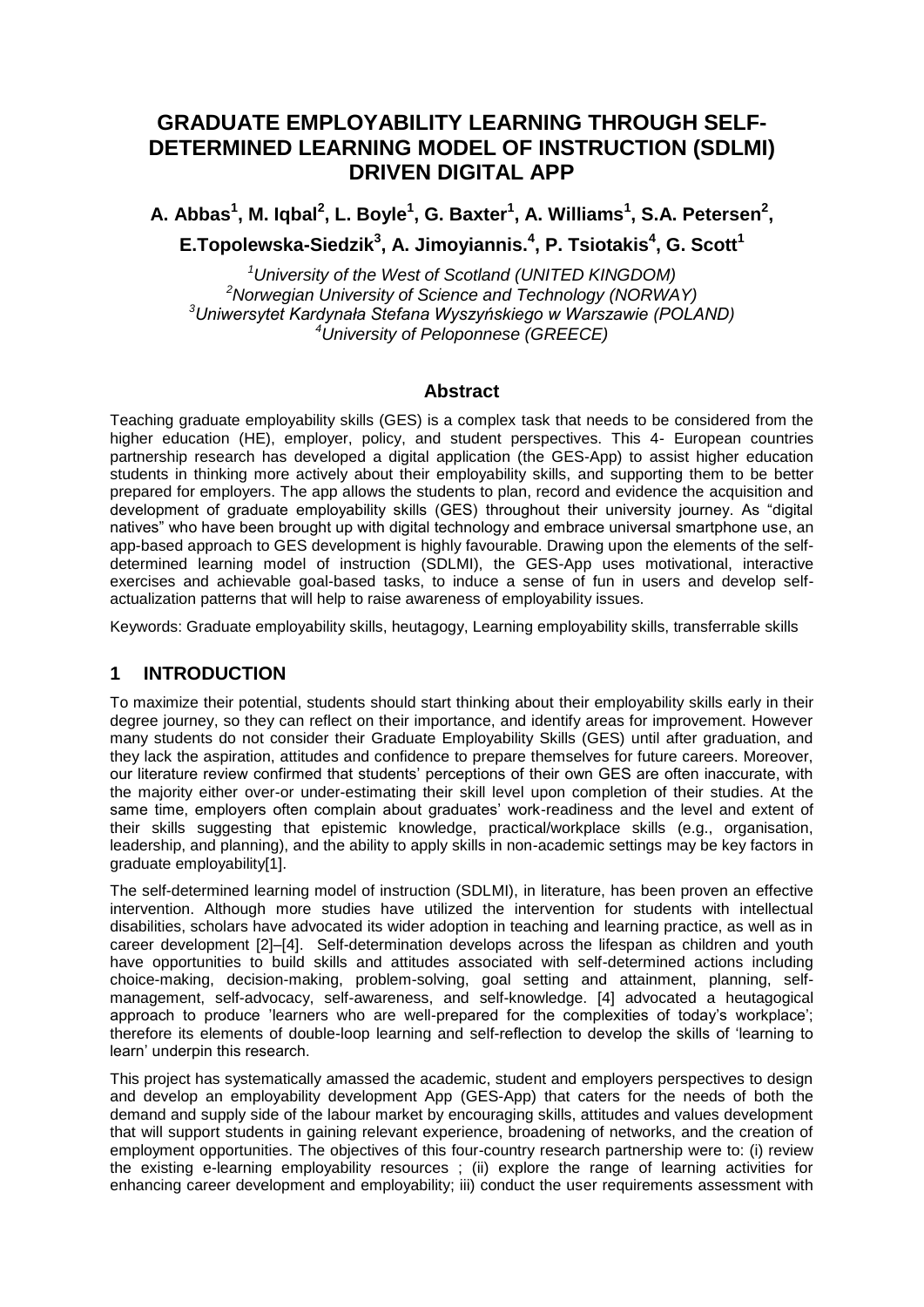multiple stakeholders and (iv) Design and develop a digital application for career development learning (CDL) and employability. Qualitative and quantitative data were gathered from undergraduates and academics/career advisors of the four partner universities, and the graduate trainee program recruiters in Scotland, Poland, Greece and Norway. The paper first briefly outlines employability learning from its reviewed literature, followed by methodology, GES-APP design framework, presentation of emerged results, and implications for stakeholders**.**

# **2 BACKGROUND**

## **2.1The Self-Determined Learning Model of Instruction**

"Being self-determined is about acting as the causal agent in one"s life." [3], [5] i.e. having the enabling skills and attitudes that make or cause things to happen in one's life. Therefore SDLMI is a heutagogical approach that emphasizes not only the development of learner"s competencies but also the learner"s capability and capacity to learn [4]. In recent times since the pandemic, its significance has only increased and is serving as a framework for digital teaching and learning in distance education. Figure 1 presents the original model developed by [5] to guide the instructors.



*Figure 1 Self-determined Learning model of Instruction (SDLMI) developed by [5]*

Founded upon the causal agency theory and Ryan and Deci"s work[6] on intrinsic motivation, the model was primarily developed to aid students with intellectual disabilities, but was strongly advocated to be utilized in general teaching practices as "self-determination is the construct pertinent to all students and not just students with disabilities" [7]. In the context of Higher Education, career development learning (CDL) has been described as a process of "… helping students to acquire knowledge, concepts, skills and attitudes which will equip them to manage their careers, i.e. their lifelong progression in learning and work [8]". Henceforth, the model can be utilized for instructing them on skills associated with self-determination and providing them with opportunities to practice and use those skills. This will prompt reflective learning and help them achieve goals they set for themselves, improving academic and social-emotional outcomes.

## **2.2CAREER DEVELOPMENT LEARNING AND EMPLOYABILITY**

Substantial research has recommended practices and approaches to improving employability in the programs offered by higher education institutions around the globe ([9]–[12]). These include embedding employability in the curriculum; providing extra-curricular opportunities for students to enhance their employability; building links with the labour market; providing students with actual experiences of the labour market; using institutional career guidance services; encouraging student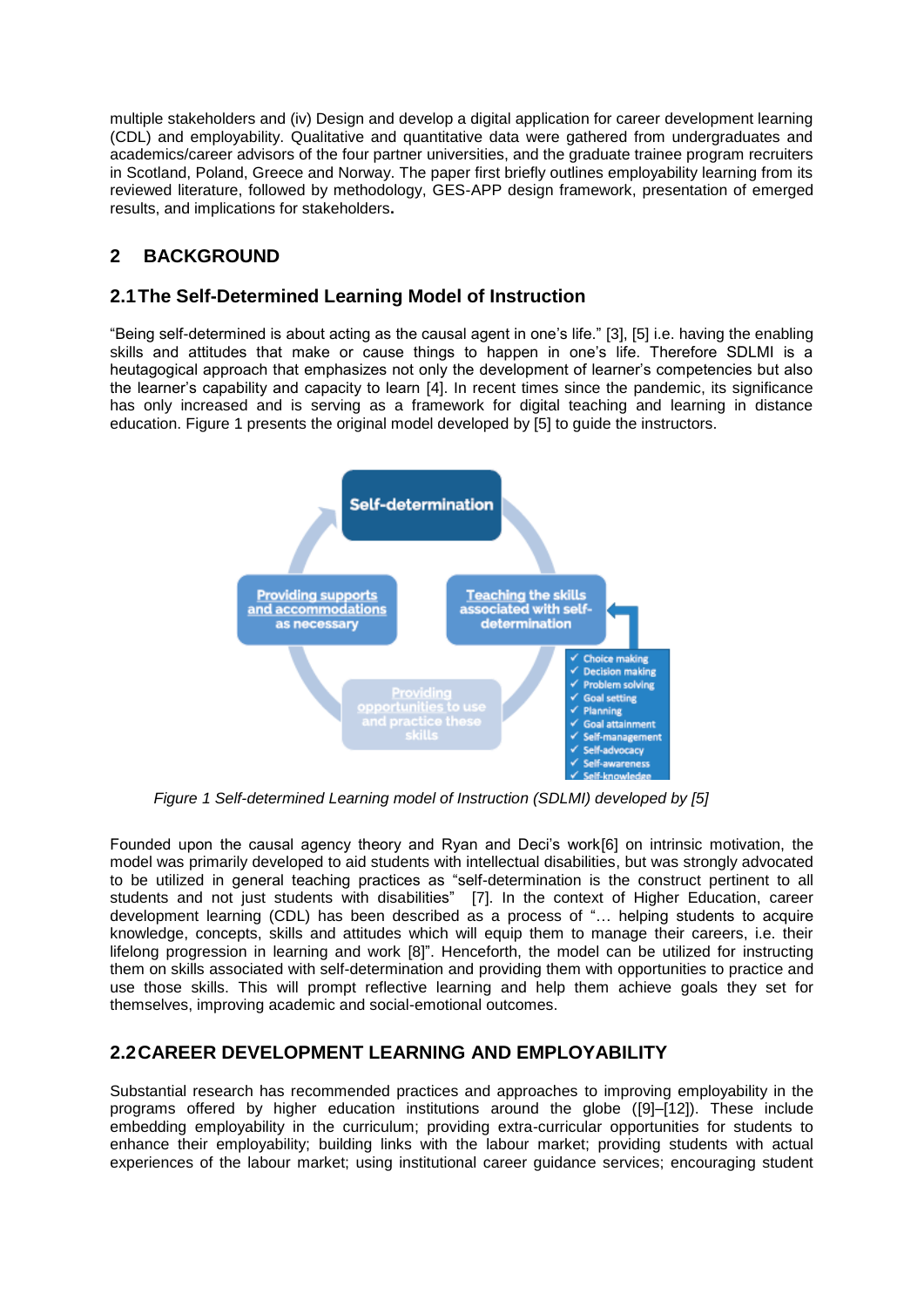reflection on their skills and increasing their capacity to articulate and communicate their learning to employers; encouraging student mobility and fostering a global perspective [13].

Our review identified a number of employability development models from the literature that HE institutions could use to promote CDL among their students. Although fewer studies have confirmed the successful application of certain models in the HE environment [14], it is established that there is a potential mismatch in what expectations universities have and how they wish to achieve those [15], [16]. Lack of cohesion in students" available careers support and their employability learning is due to the research gap between the literature on (i) graduate employability (which is explored across social and educational systems and policies, institutional strategies, and individual GE) and (ii) career development (how people make career decisions, navigate career paths, approach career issues) [17]. Further, studies have also emphasized the need to consider the rapid change in the context of students learning experience due to the influx of digitized resources and e-learning opportunities, to ensure successful learning outcomes [18]. Catering to the technological advancements, HE institutions have also been reforming their learning environments utilizing digital learning tools and blended pedagogical strategies. The effectiveness of different digital tools and resources to improve employability has been explored by a large number of studies in recent years [19]–[21]. Using the Students approaches to learning (SAL) framework, [18] established that the deep approach to online learning technologies stimulates critical thinking and achieves successful learning outcomes. This served as a much-needed impetus to work on a digital app that would encourage students to enhance their self-regulation competencies and take a more mindful approach towards their employability.

## **3 DESIGN FRAMEWORK OF GES-APP DEVELOPMENT**

The GES-App is developed using "Design Thinking" methodology which is a non-linear and nonsequential process and provides a solution-based approach for problem-solving [22]. The five stages defined in this model by Hasso-Plattner Institute of Design at Stanford are: Empathise, Define, Ideate, Prototype and Test, as outlined in figure 1.



*Figure 2. Design Framework[18] for GESApp development*

**Empathise**- gain an empathic understanding of the problem. An in-depth literature review has been conducted, and the theoretical framework of employability skills is developed. To understand the user requirements, information has been gathered from identified stakeholders in the form of interviews, surveys and focus groups.

**Define-** Information gathered in the "Empathise" stage is analyzed to identify the core problem and to assess user requirements. The interviews and observations have been analyzed in the light of the employability frameworks, and the individual perspective on employability of each stakeholder is evaluated.

**Ideate-** Through the ideation process the application framework and functionalities have been developed; main activities are identified to achieve the goals of the GES-App. Brainstorming for the scenarios also aided the identification of supporting activities.

**Prototype-** In this stage, the mock-up of the GES application (a scale down version of the application exhibiting the supporting activities through different functionalities) is developed using FIGMA software.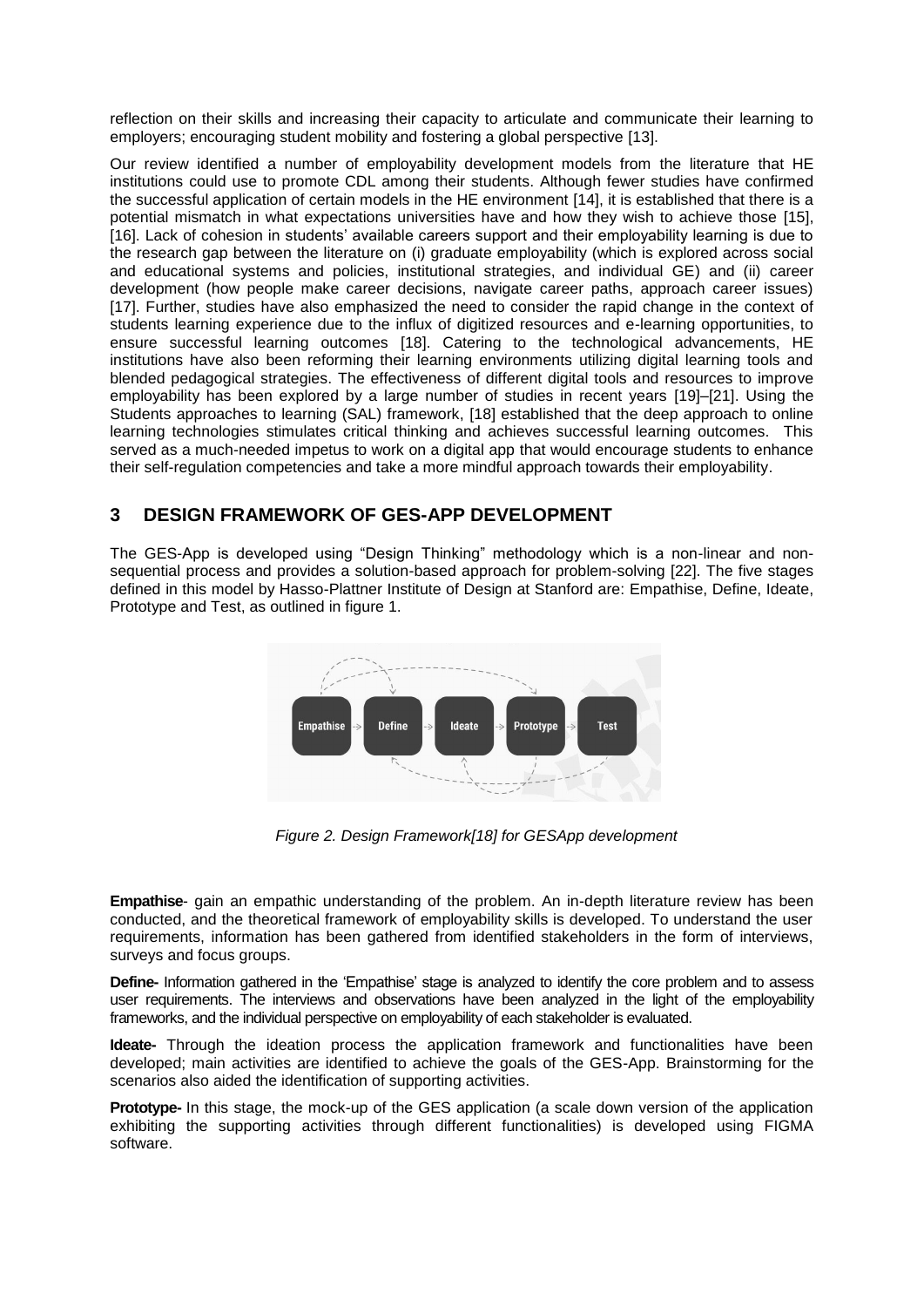**Test-** the prototype Application is to be tested with users that will enable the development of the final prototype leading to a fully operational mobile application of GES.

| <b>Stage</b> | <b>Deliverable</b>                      | <b>Process</b>                                                                                                                                                                                                                                                                                                                                                                                                                                        |
|--------------|-----------------------------------------|-------------------------------------------------------------------------------------------------------------------------------------------------------------------------------------------------------------------------------------------------------------------------------------------------------------------------------------------------------------------------------------------------------------------------------------------------------|
| Empathise    | <b>Literature Review</b>                | i)<br>Review of existing models of employability in<br>Literature<br>Review of existing digital<br>ii)<br>resources for<br>employability development                                                                                                                                                                                                                                                                                                  |
| Define       | <b>User Requirement</b><br>Analysis     | i)<br>Qualitative Data Collection via Interviews and<br>focus groups from multiple stakeholders (i.e.<br>Employers, Teachers, Students) to understand<br>employability and the skills development at<br>both the demand and supply side of the labour<br>market<br>ii)<br>Quantitative Data Collection via surveys from<br>students to understand favoured features and<br>specifications on a digital application for<br>successful user engagement. |
| Ideate       | Content development                     | i)<br>Design specifications and development of a<br>framework<br>identify<br>conceptual<br>key<br>to<br>components of the model in line with the user<br>requirements.<br>Conceptualization of the main activities, sub-<br>ii)<br>activities, and content design that supports the<br>conceptual framework.                                                                                                                                          |
| Prototype    | E-learning Platform<br>(prototype)      | GES-App mock-up development in FIGMA<br>i)<br>ii)<br>App Interface Design to translate<br>the<br>developed content into a usable product.                                                                                                                                                                                                                                                                                                             |
| <b>Test</b>  | <b>Evaluated Digital</b><br>Application | Testing the prototype with users<br>i)<br>App evaluation to assess its learning impact<br>ii)<br>graduate<br>employability<br>on<br>and<br>career<br>development skills.                                                                                                                                                                                                                                                                              |

| Table 1. GES-App Design Methodology |  |  |  |  |
|-------------------------------------|--|--|--|--|
|-------------------------------------|--|--|--|--|

## **4 METHODOLOGY**

This project comprises 4 key deliverables as demonstrated in table 1. A mixed-methods approach has been adopted to collect data from the stakeholders (students, academics and employers) via interviews, focus groups and a survey to gain a holistic understanding of user requirements for the GES-App and to ensure a user-centric app design. The first deliverable has explored the existing literature on graduate employability skills (GESs) and existing E-learning material supporting GESs. Analysis of this qualitative and quantitative data has informed the iterative process of App design and content development. The user-centric design process involved collecting mixed data from a range of stakeholders including recruiters of graduate trainee programs, the university"s career advisory team, teachers and the university students via interviews, focus groups and surveys to inform the key components of the app"s content and functionality. Currently, the project is developing activities to allow users to track the progress of their skills development and set targets based on their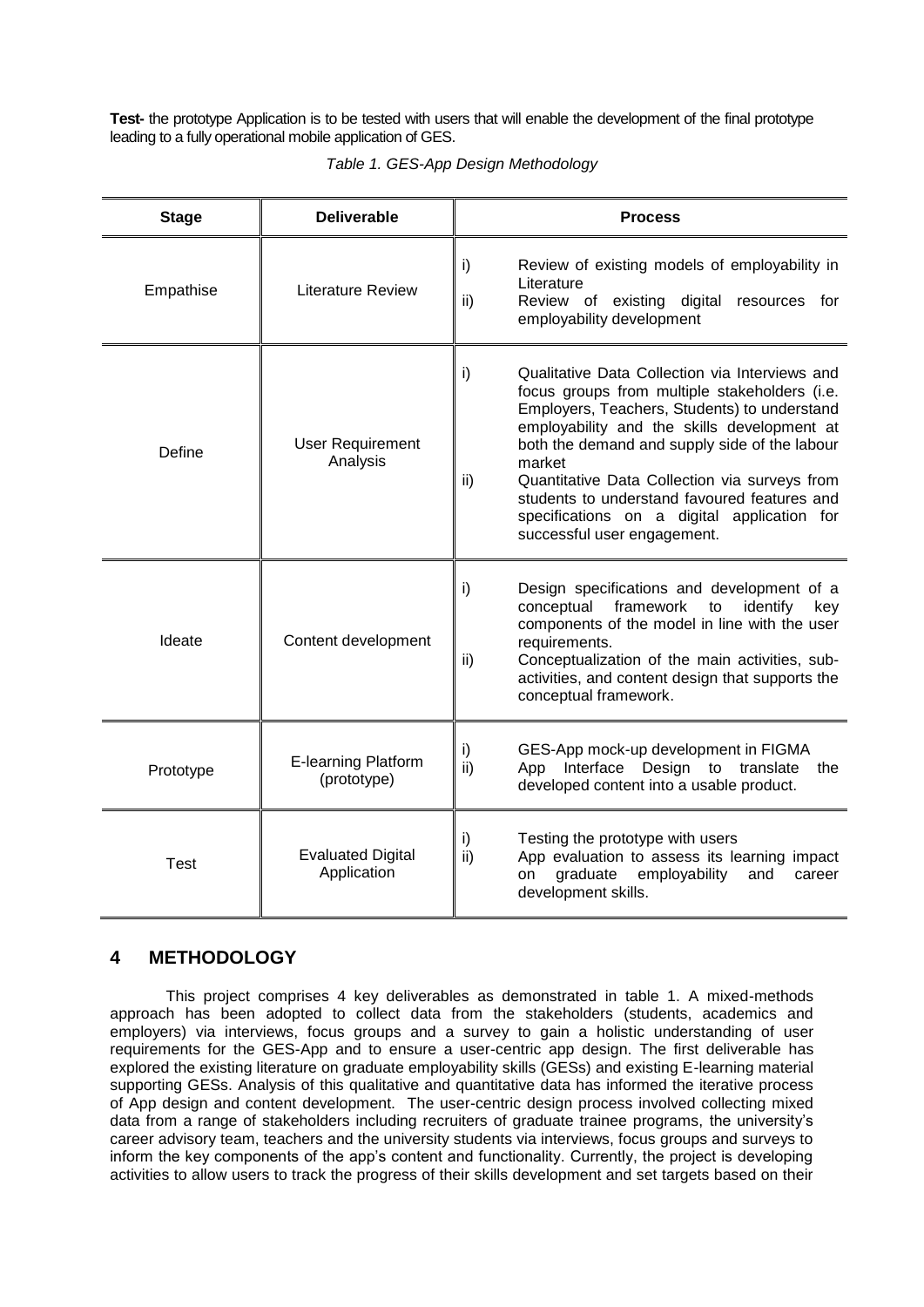dream jobs. The App"s prototype has been developed in the FIGMA prototyping tool and is currently entering the user testing phase.

## **5 RESULTS**

## **5.1 Structure and Technological Features**

This section elaborates on the GES-App's functionality and features developed in the 'Ideate' stage of the design process, which is part of the initial prototype. The key concepts utilized to encourage selfdetermination and assist the reflective learning process of the user include (i) documenting skill evidence in the form of experiences, artefacts or references, (ii) input skill level and skill development goals to achieve a "dream job". Important components of the GES App model are as follows:

### *5.1.1 Skills*

The focal point of the GES-App model is "skill", as one of the main aims of the App is to appreciate the acquired skills by recording and tracking them with other components that will create an overview of the skill profile. Every user can have one or more skills and every skill can be supported by multiple evidence. Along with evidence, the skill level is also an important concept that defines the expertise of the user on a specific skill. For defining the skill level, the Dreyfus model of skill acquisition is employed which proposes that a student passes through five different stages; determined as (i) novice, (ii) competence, (iii) proficiency, (iv) expertise, and (v) mastery [23]. The determination of skill level requires self-reflection at the user end. Skill level may act as a catalyst in SDMLI that encourage users to set a goal to improve the level of acquired skill.

### *5.1.2 Goals*

The "goal" is not only an important component of the GES-App framework but also the core concept of the SDLMI model as discussed in section 2 of the paper. For the GES-App, the concept is utilized in terms of (i) new skills the user intends to acquire to improve the existing skills profile and (ii) the level of skill expertise the user desires to achieve. To support the concept of goal, different learning resources are incorporated that will enable users to learn new skills or enhance existing skill levels.

#### *5.1.3 Dream Job*

This concept is based on the ambition of the user to acquire a specific role in a particular field of career. The dream job is defined by the industry and the job/role within it. Each dream job may require a specific skill set that the user can refer to and then can add the required skill set to a goal for a better user profile.

#### *5.1.4 Evidence of Skills*

Based on the user requirement analysis, the possible evidence of skill is identified as a) the experience during which the skill is acquired or practised, b) artefact: possible output of the experience which depicts the implementation of the skill, and c) reference: the external testimony of skill [24].

- Experience: can be defined in terms of any endeavour through which the user has acquired one or more skills. Experience can be academic in terms of courses, presentations or group projects or can be professional. Assessment of experience requires self-reflection by the user that will allow the app to quantify the quality of their performance.
- Artefact: is a substantiated output of any project, course, or experience. The artefact can be recorded in different formats like video, text, link, document, software, etc. that showcases the implementation of the skill in any way possible. An artefact can also be acquired from an academic source or experience or through professional experience.
- Reference: same as that of a reference used in a CV or a resume. The reference can be from any academic or professional contacts. The main objective of recording a reference to the skill is the human verification of skill or skill set for the user.

#### *5.1.5 Crowd-sourced repository of Skills*

The reviewed literature has finalized a typology of employability skills classified across (i) Hard Skills, (ii) Organizational Skills, (iii) Communication & Interpersonal Skills, (iv) Personal Skill, Values and attitudes, (v) general workplace skills and (vi) Foreign Languages to be part of the App"s Skills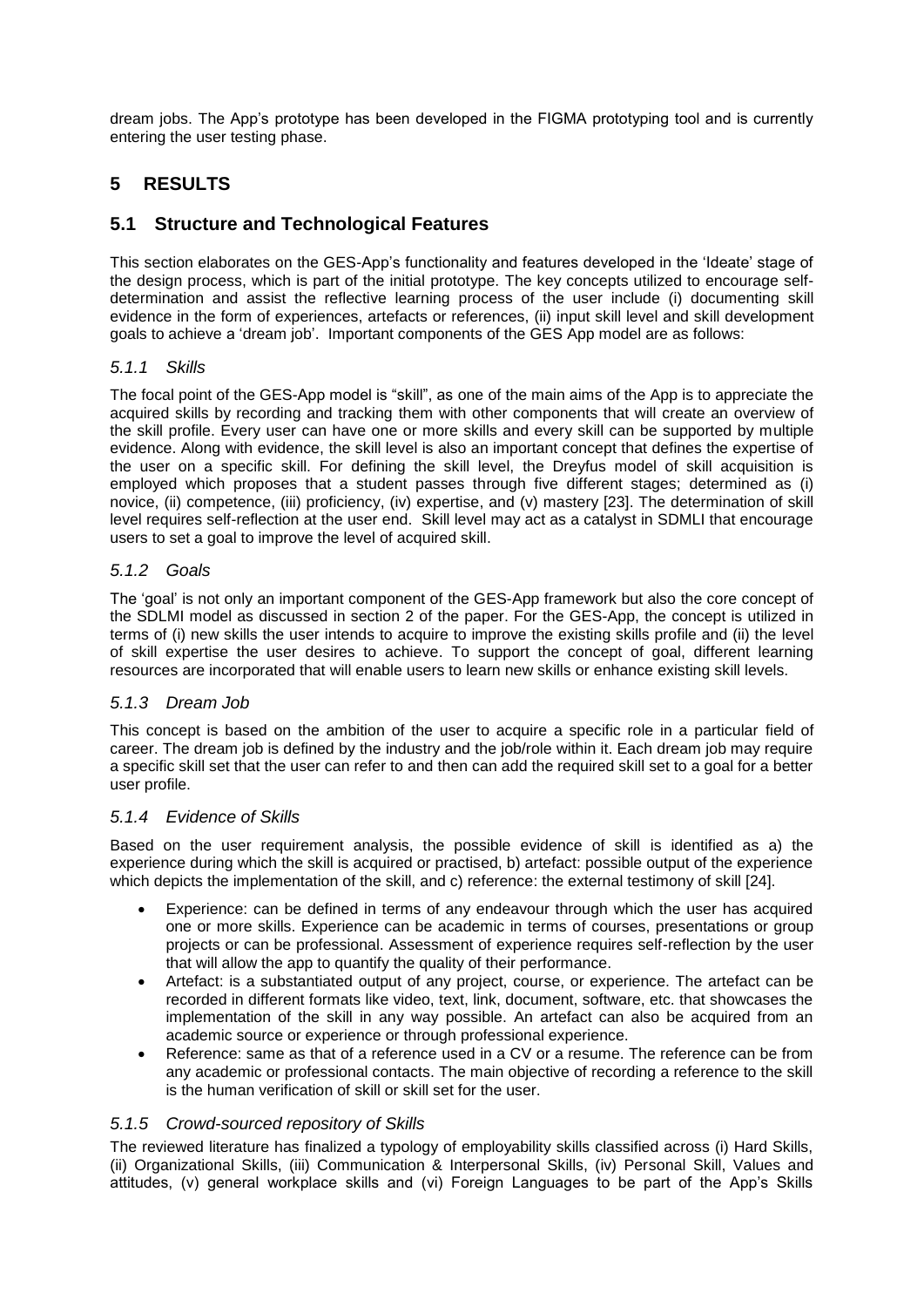repository; The repository can be accessed by users to (i) understand the relevant employability skill and (ii) select the skill to input acquisition evidence. It is reasonable to believe that this list cannot suffice the need of all users and will require expansion over time. Thus, the concept of a crowdsourced repository is introduced for adding more employability skills to the existing repository. Crowdsourcing is a way of collecting knowledge/ information from people (users) that enables the implementation of a dynamic repository. This feature will allow the user to share relevant skills and related information with other users.

These concepts are employed to define App's learning activities that conform to the SDLMI as presented in table 2.

| <b>Activity</b>                                                                                               | <b>SDLMI Feature</b>                                                             | <b>Learning Outcome</b>                                                                                                                                                                                                                                                                                      |  |
|---------------------------------------------------------------------------------------------------------------|----------------------------------------------------------------------------------|--------------------------------------------------------------------------------------------------------------------------------------------------------------------------------------------------------------------------------------------------------------------------------------------------------------|--|
| Self-Initiation-<br>Self-Reporting Employability<br>Observe,<br><b>Skills</b><br>Record, Reflect and Evaluate |                                                                                  | Self-Organization, Self-Reflection;<br>Self-realization encouraging<br>self-<br>regulation; knowledge of new skills<br>through the skills repository                                                                                                                                                         |  |
| Dream Job                                                                                                     | Self-Direction- Goal<br>Setting,<br><b>Critical Thinking</b>                     | Choice<br>making<br>Skills.<br>Understanding of different skills set<br>related to their field of study and<br><b>Skills</b><br>desired<br>their<br>roles:<br>development planning via external<br>learning resources;<br>Exposure to the labour<br>market<br>demands<br>self-<br>encouraging<br>development |  |
| Skills Practice via learning<br>resources and mini-games                                                      | Problem-solving,<br>critical<br>thinking                                         | <b>Skills</b><br>Goals<br>Enhancement,<br>adjustment, Re-planning                                                                                                                                                                                                                                            |  |
| Networking & Ethics                                                                                           | Sharing,<br>decision<br>making,<br>Self-<br>critical<br>thinking,<br>Realization | Self-advocacy                                                                                                                                                                                                                                                                                                |  |
| Employment Readiness (CV<br>development,<br>Interview<br>Practice, goal setting)                              | Self-advocacy, Empowerment                                                       | Self-Scheduling, Goal Setting, Self-<br>regulation                                                                                                                                                                                                                                                           |  |

|  |  |  | Table 2. GES-App Key Activities Features |  |
|--|--|--|------------------------------------------|--|
|--|--|--|------------------------------------------|--|

## **5.2 Early prototype design**

In the early prototype design of the app, the 5 key activities as defined above are self-reporting employability skills, dream job, skill practice using learning resources, networking & ethics and employment readiness, which are deployed through different sub-activities as shown in Figure 3. The early prototype design of the app is achieved using Figma.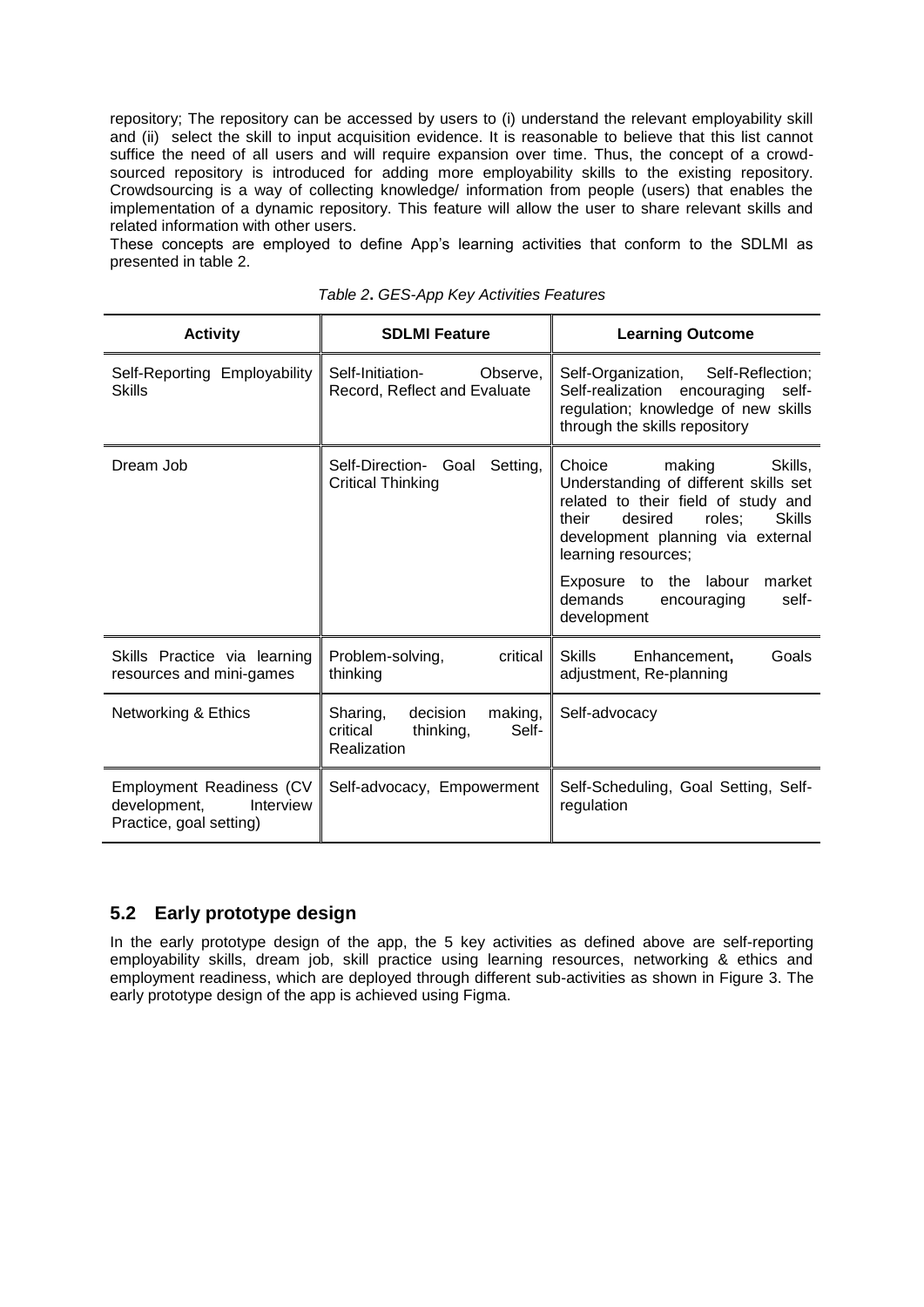| 09:41                | 証金庫                                                                                          |
|----------------------|----------------------------------------------------------------------------------------------|
|                      | Home                                                                                         |
| $\overline{a}$       | Success needs<br>patience and<br>practice. Let's take<br>a step towards<br>success together! |
| мÝ<br><b>PROFILE</b> | <b>ADD SKILLS</b><br>DREAM JOB                                                               |
| <b>GOALS</b>         | Practice<br>MY SKILLS<br><b>Skills</b>                                                       |
| <b>CREATE CV</b>     | <b>NETWORKING</b><br><b>GAMES</b>                                                            |
|                      | ð<br>д<br>這                                                                                  |

*Figure 3 GES App "Home" screen showing all 5 activities*



*Figure 4 Skills overview and self-evaluation of experience in GES App design*

The main elements of the prototype design are defined below:

## *5.2.1 Self-Reporting Employability Skills*

The activity of "Self-reporting employability" skills is based on the concept of skill and its components that enable the user to explore and identify the skills and record them to their skills profile through selfassessment. As shown in **Error! Reference source not found.** part (a) the skills overview records all acquired skills of the user along with their experiences, artefacts and skill levels. In **Error! Reference**  source not found. part (b) the app design depicts the quantification of user performance in a particular experience as self-reflected by the user.

## *5.2.2 Skills Repository*

The concept of the crowd-sourced repository is integrated into App design prototype as shown in Figure 5. The shared list of skills is stored in a repository with information regarding what skill is along with examples to support.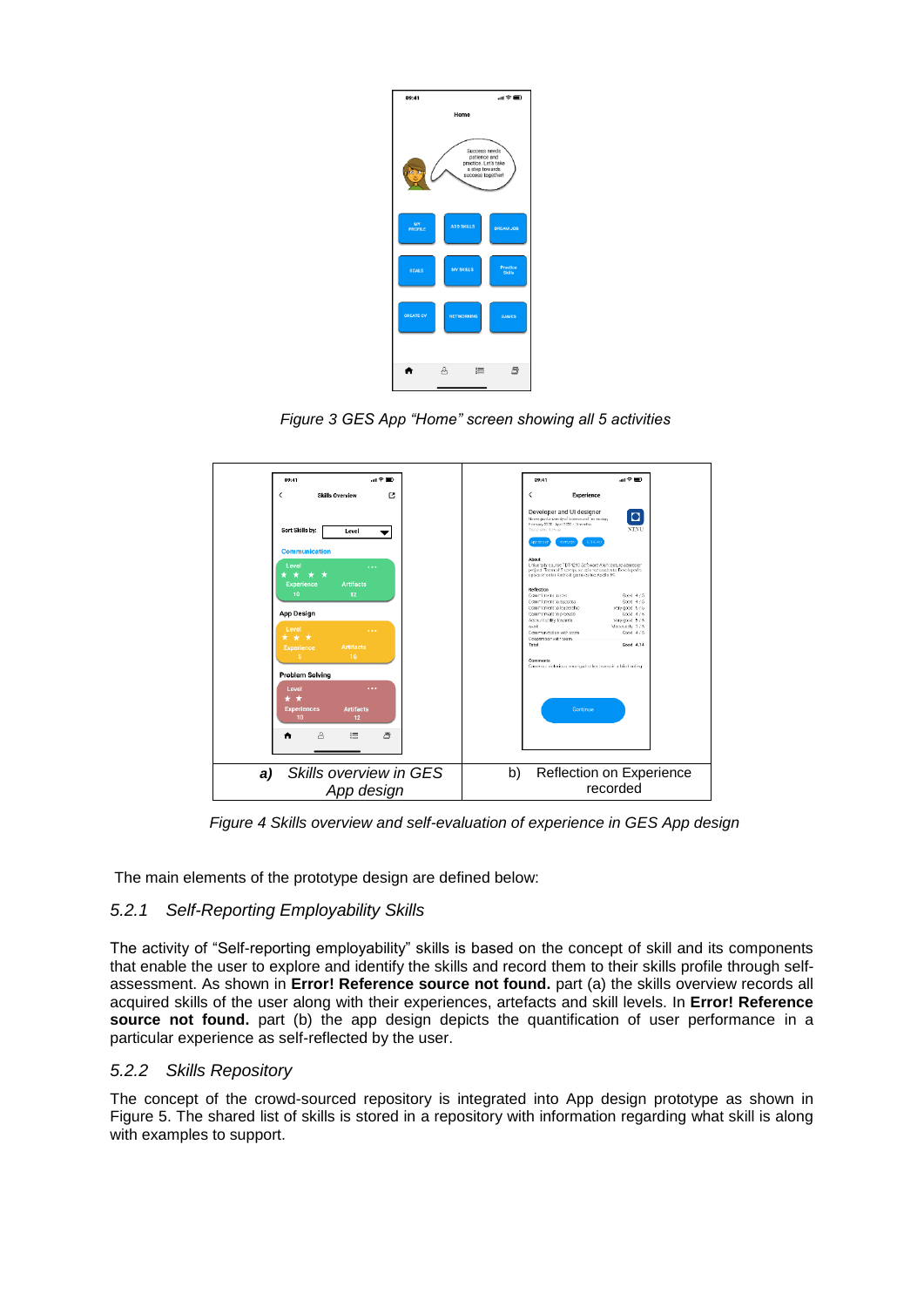

*Figure 5. a) Crowd-sourced repository design in GES-App Skills shared and stored in repository b) Skill information*



*Figure 6. Dream job concept in GES App design (a) Dream job required skill set (b) Profile assessment and adding skills to goals (c) access to learning resources*

## <span id="page-7-0"></span>*5.2.3 Dream Job*

The component of a dream job is integrated into app design as shown in [Figure 6](#page-7-0) where part (a) of the figure exhibits how the concept can be used to search for the required skillset while part (b) is showing how relevant skills can be used to determine gap by evaluating the current profile of the user with the required skill profile, which leads to the determination of goals by the user. Part (c) of the figure shows the access of different learning resources to users supporting the Activity of "Practice Skills" and "Employment readiness".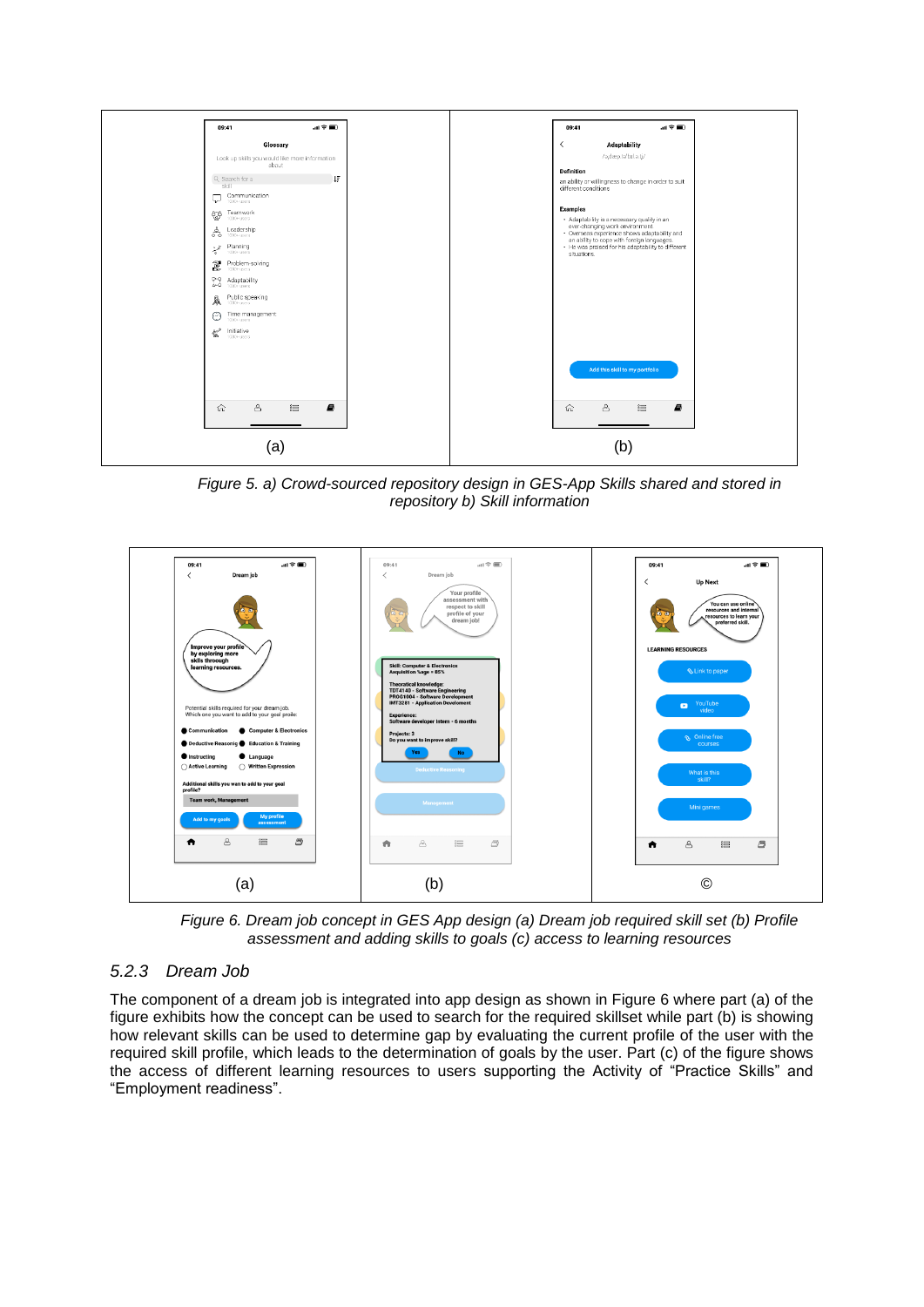## **6 CONCLUSION AND IMPLICATIONS**

The space of employability education and careers support is complex and dynamic. A list of skills will not be sufficient to achieve the diverse range of student abilities that higher education needs to respond to effectively. Importantly, providing students with the opportunities to gain the necessary skills, knowledge, understanding and personal attributes through employability related activities is obviously of great value. However, providing students enhanced opportunities to reflect on these activities and evaluate their skills can be optimized further by introducing gamification into learning. It is hoped that the GES-App will contribute to enhanced potential for the continuous development of GESs, with students gaining more awareness of their abilities and taking responsibility for planning their professional development to achieve success and satisfaction in their careers. An in-depth review of the existing apps and digital resources has confirmed the absence of a learning resource that the project is offering. It could potentially increase their career mobility and resilience in the global employment market and contribute to the European economy. The GES App and support materials will provide a very valuable downloadable resource for careers guidance and academic employability practitioners in HE institutions across Europe.

## **ACKNOWLEDGEMENTS**

The present work was carried out as part of the Graduate employability skills App (GES-App) project. This project is partially supported by a KA203 - Erasmus + Strategic Partnerships for higher education, grant; KA2, Cooperation for Innovation and the Exchange of Good Practices; Grant Agreement no: 2019-1-UK01-KA203-062146.

This presentation does not represent the opinion of the European Community, and the European Community is not responsible for any use that might be made of its content.

## **REFERENCES**

- [1] B. Jackling and P. De Lange, "Do accounting graduates' skills meet the expectations of employers? a matter of convergence or divergence," *Account. Educ.*, vol. 18, no. 4–5, pp. 369– 385, 2009.
- [2] C. Fearon, W. van Vuuren, H. McLaughlin, and S. Nachmias, "Graduate employability, skills development and the UK"s Universities Business Challenge competition: a self-determined learning perspective," *Stud. High. Educ.*, vol. 45, no. 6, pp. 1280–1297, Jun. 2020.
- [3] M. Hagiwara, K. Shogren, and M. Leko, *Reviewing Research on the Self-Determined Learning Model of Instruction: Mapping the Terrain and Charting a Course to Promote Adoption and Use*, vol. 1, no. 1. Springer Science and Business Media B.V., 2017, pp. 3–13.
- [4] L. M. Blaschke, "Heutagogy and lifelong learning: A review of heutagogical practice and selfdetermined learning," *International Review of Research in Open and Distance Learning*, vol. 13, no. 1. pp. 56–71, 31-Jan-2012.
- [5] K. A. Shogren, S. K. Raley, and K. Burke, "The Self-Determined Learning Model of Instruction Teacher"s Guide," 2019.
- [6] R. M. Ryan and E. L. Deci, "Intrinsic and Extrinsic Motivations: Classic Definitions and New Directions," *Contemp. Educ. Psychol.*, vol. 8, no. 2, pp. 225–237, 2000.
- [7] M. L. Wehmeyer, "A Functional Model of Self-Determination: Describing Development and Implementing Instruction Historical Understandings of Self-Determination," *Focus Autism Other Dev. Disabl.*, pp. 53–62, 1999.
- [8] A. G. Watts, "Career development learning and employability European Lifelong Guidance Policy Network, ELGPN View project International Centre for Career Development and Public Policy View project."
- [9] European Commission, *New modes of learning and teaching in higher education*, no. October. 2014.
- [10] M. T. Hora, R. J. Benbow, and B. B. Smolarek, "Re-thinking Soft Skills and Student Employability: A New Paradigm for Undergraduate Education," *Change: The Magazine of*